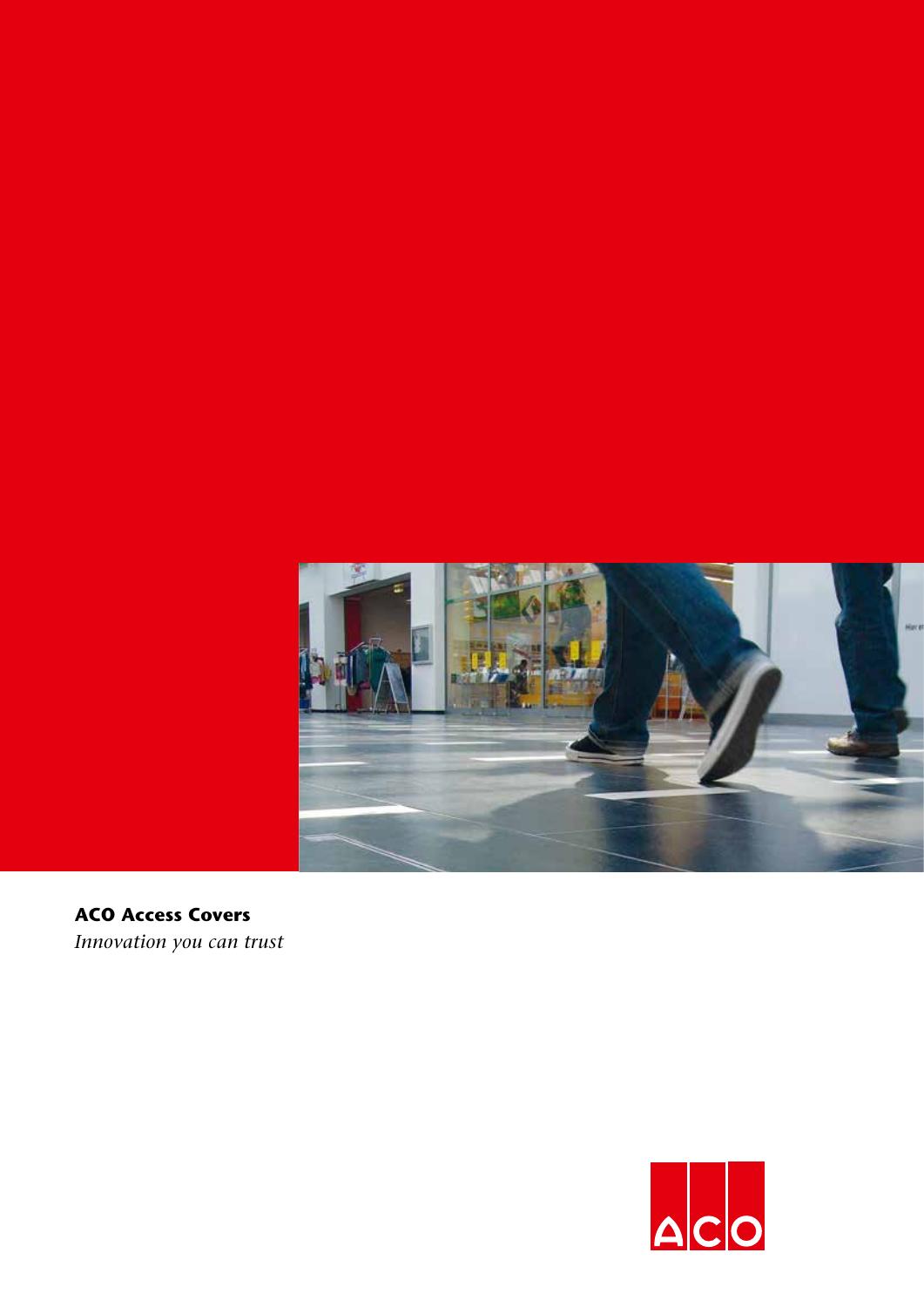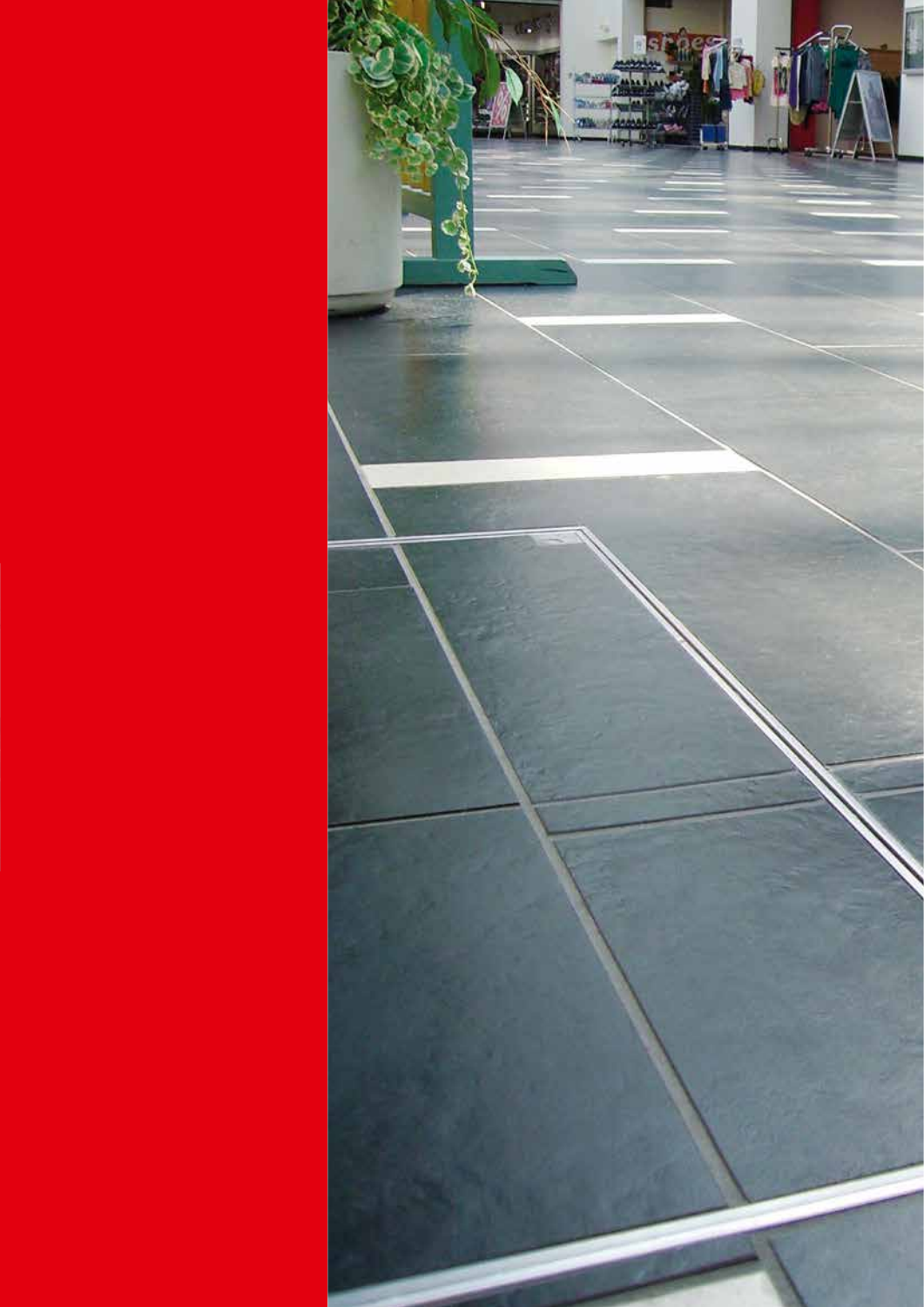

# **E** ACO Access Cover PAVING

Typically specified for use outside buildings, for pedestrian areas, driveways and car parks. Recessed access covers for a pavement, natural stone or bitumen infill in height up to 110 mm. Strong supports are welded underneath of the cover, which guarantee declared load capacity up to load class C250 without any additional structural infill. Complete PAVING range is type tested and certified according to EN 124. Covers are fabricated from hot-dip galvanized mild steel. Water and odour tightness is ensured by rubber gasket.

Covers are available in two options:

- ASSIST opening assistance for easy one person operation
- $\blacksquare$  MULTI oversize accesses with trouble-free assembly and removal





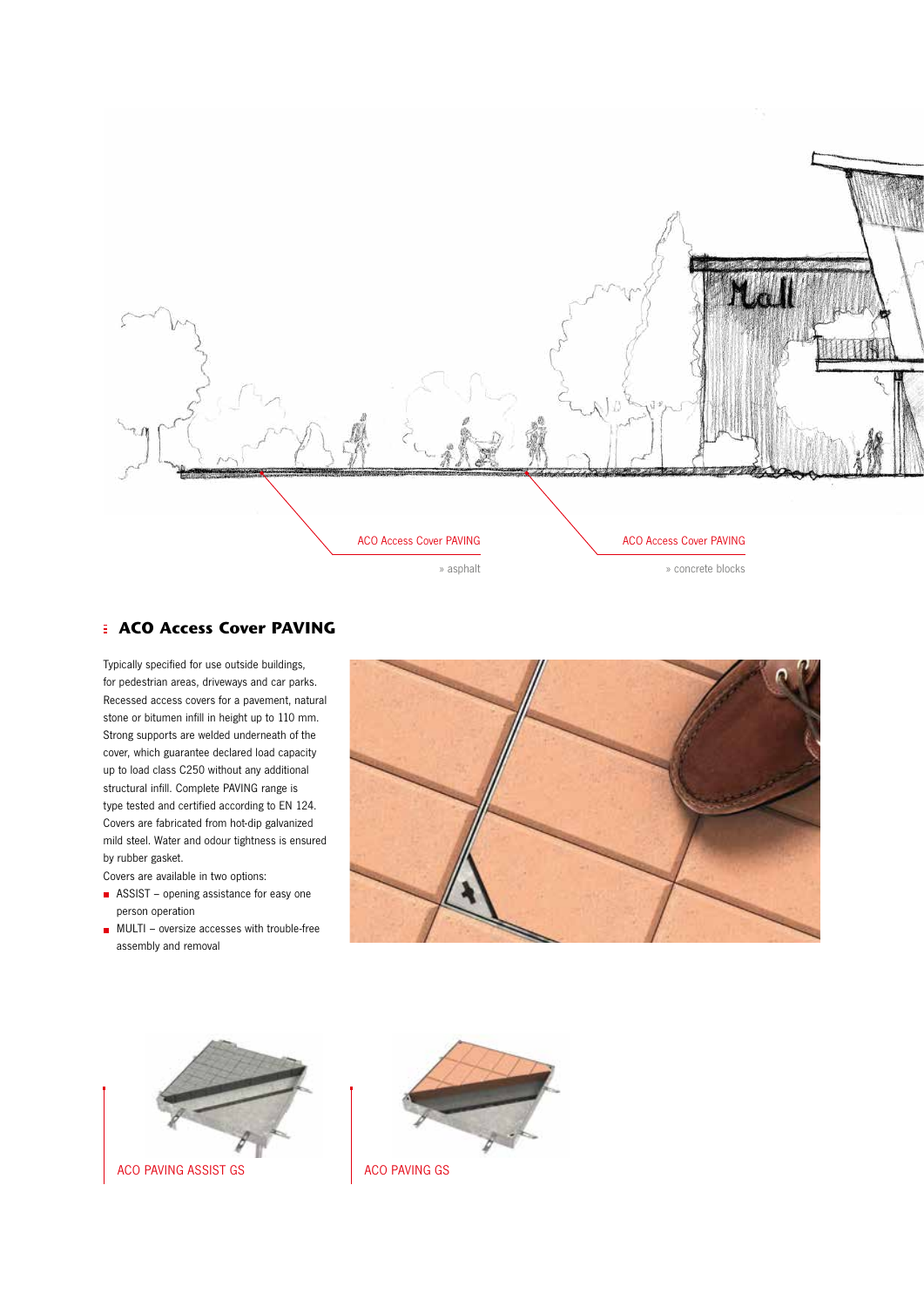

# **E** ACO Access Cover UNIFACE

Typical applications are inside buildings or in building surroundings, where high level of design is required. Recessed access covers are suitable for a thin floor surfaces in thickness up to 15 mm. The cover must be filled-up with concrete of required quality in order to achieve declared load capacity up to load class C250. Complete UNIFACE range is type tested and certified according to EN 1253-4. Covers are fabricated from corrosion resistant materials grade 304 stainless steel, hot-dip galvanized mild steel, aluminium alloys and composites. Bolt locking ensures child safety and anti theft prevention. Covers are sealed for excellent water and odour tightness.

Covers are available in several options:

- SHALLOW reduced overall height for application in floor screed
- $\blacksquare$  SMART lightweight cover with composite infill for time-saving installation
- $\blacksquare$  VINYL easy and reliable fixing of a vinyl floor to the cover and frame
- ASSIST opening assistance for easy one person operation
- $\blacksquare$  MULTI oversize accesses with trouble-free assembly and removal





ACO UNIFACE ASSIST GS ACO UNIFACE AL

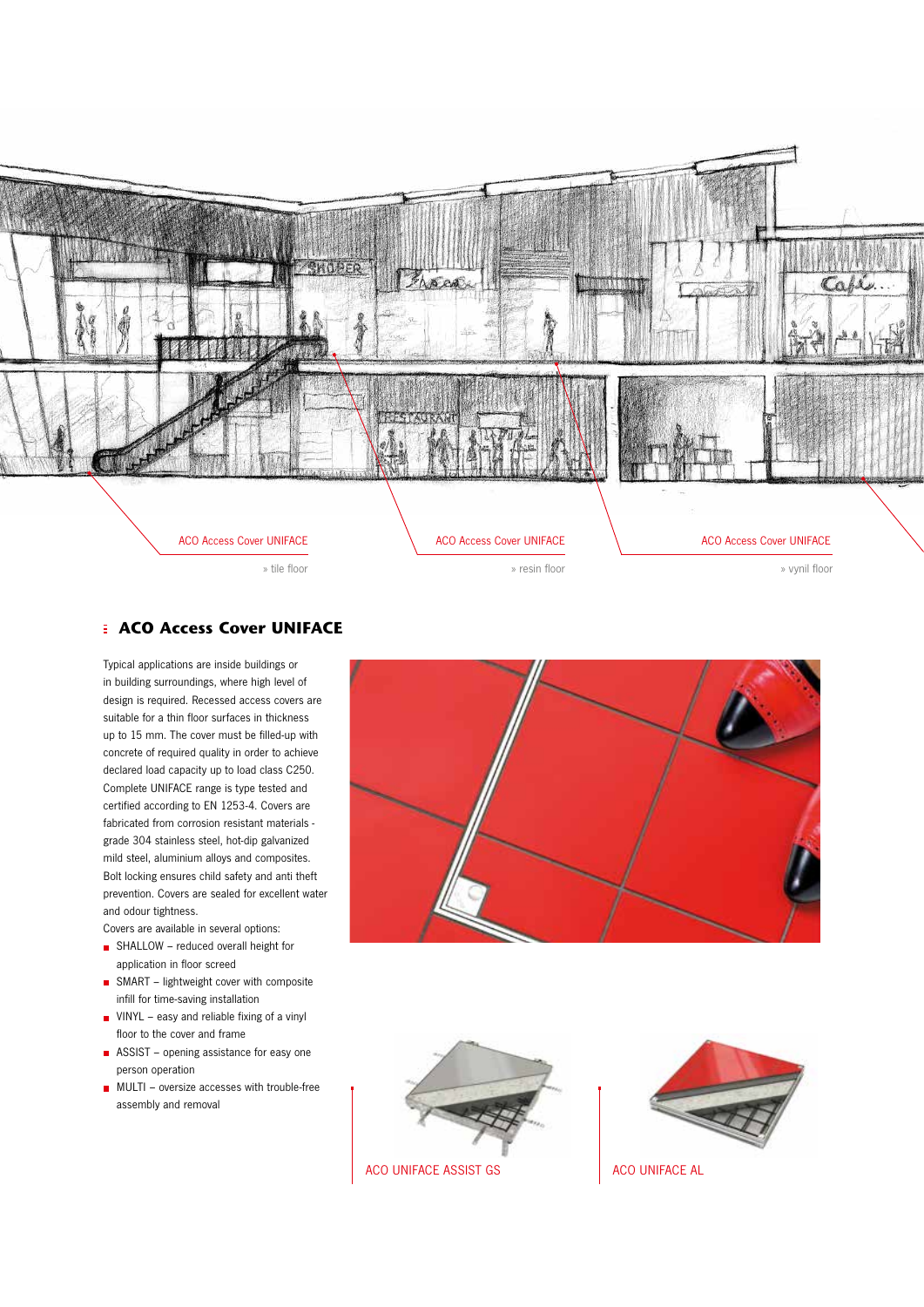

ACO Access Cover SOLID

# **E** ACO Access Cover SOLID

Suitable for light industrial applications, where simple and lightweight covers are required. Surface of the cover is formed by anti slip tread plate. Optimized supports are welded underneath of the cover, which guarantee declared load capacity up to load class B125. Complete SOLID range is type tested and certified according to EN 124. Covers are fabricated from corrosion resistant materials grade 304 stainless steel, hot-dip galvanized mild steel and aluminium alloys. Bolt locking ensures stability in the frame. Our covers provide high water and odour tightness thanks to rubber gasket.

Covers are available in two options:

- ASSIST opening assistance for easy one person operation
- **MULTI** oversize accesses with trouble-free assembly and removal



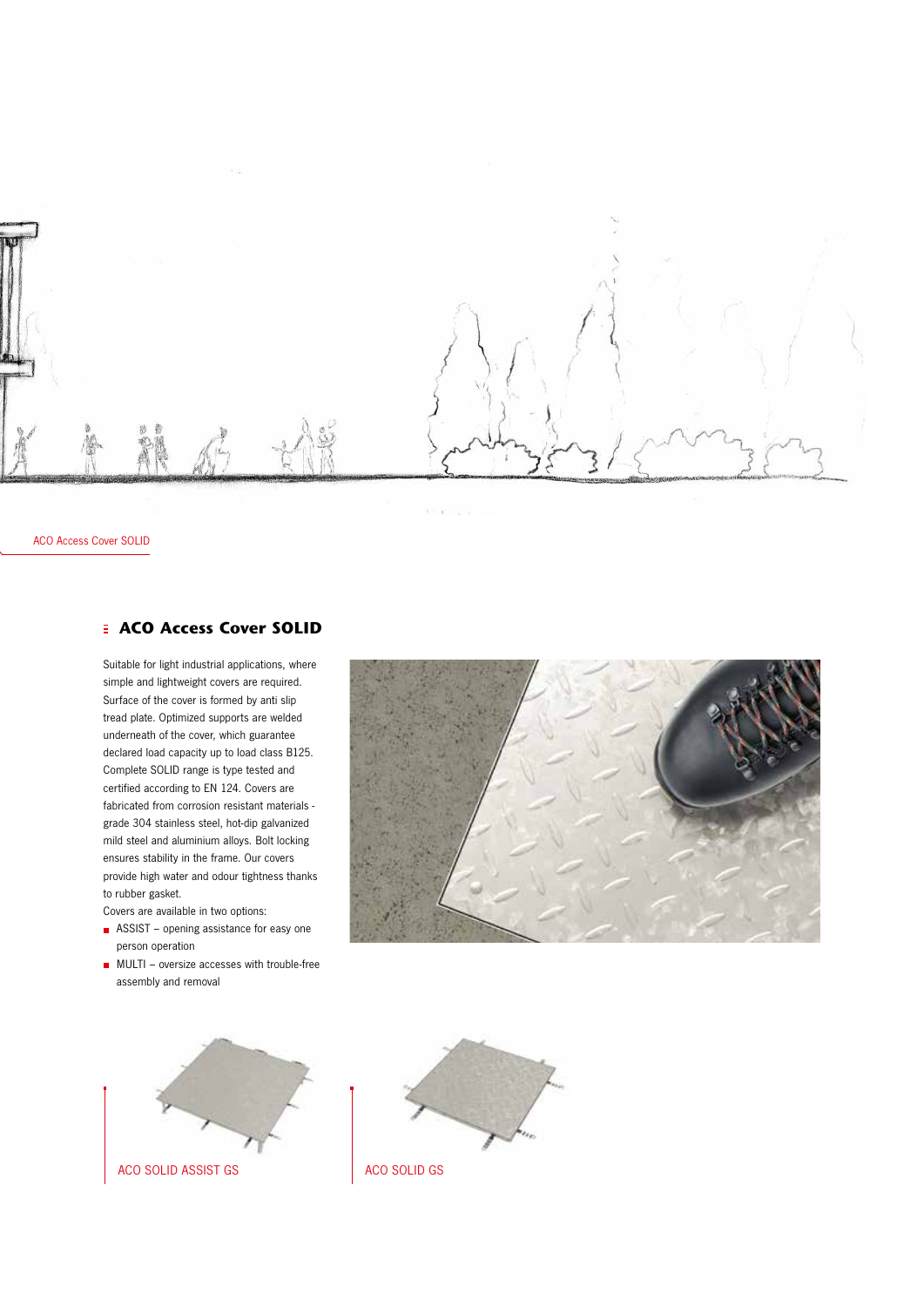#### **E ACO Access Cover UNIFACE SMART AL**

- **E** Lightweight cover with structural composite infill (no concrete necessary)
- Load capacity L15 with tiles in thickness up to 15 mm
- Extremely easy opening and manipulation
- No risk load capacity always guaranteed



## **E** ACO Access Cover UNIFACE GS-SS

- Recessed access covers suitable for a thin floor surfaces in thickness up to 15 mm
- The cover must be filled-up with concrete of required quality in order to achieve declared load capacity
- Declared load capacity tested and guaranteed with space for tiles 15 mm
- Type tested and certified according to EN 1253-4 – Product certificate No. 060-035234

#### **Common solution of access cover**

- Test load declared only for cover fully filled with concrete
- No information or guarantee for cover with tiles
- Example for a recessed cover with a clear opening 600×600 mm, declared test load 125 kN - if the concrete layer is reduced about 15 mm then the real test load is reduced to 75 kN only!



## **E** ACO Access Cover PAVING

- Strong optimized supports are welded underneath of the cover
- Space for paving blocks up to 110 mm
- Load capacity up to load class C250 for all clear openings up to 1 m
- No concrete or any other additional structural infill necessary
- Type tested and certified according to EN 124 – Product certificate No. 204/5Ca/2011/060-035130035234

## **Common solution available on the market**

- Additional structural concrete infill necessary  $\blacksquare$
- Less space for paving infill
- Longer installation time



## **Example 2 Certification Certification All our products are fully certified**

Safety and functionality is our priority in the development of access covers. During the development we can rely on many strength calculations, tests and real applications that we have implemented in recent years.

We aim to be on the top of technological development and innovation. We are also active in an amendment process of European standards related to access covers.

## **E ACO Access Covers are type tested and certified according to following standards**

#### EN 1253-4

Gullies for buildings – Access covers

**ACO Access Covers UNIFACE** Product certificate No. 060-035234.

## EN 124

Gully tops and manhole tops for vehicular and pedestrian areas

ACO Access Covers PAVING, ACO Access Covers SOLID Product certificate No. 204/5Ca/2011/060-035130.

ACO Industries k.s. in Přibyslav is using a quality management system certified according to EN ISO 9001. The company has been certified since 1996.

Factory production control, employees qualification and technical equipment are certified according to EN 1090: Execution of steel structures and aluminium structures - Part 1: Requirements for conformity assessment of structural components.

Customers can rely on key parameters of ACO Access Covers:

- **Safety**
- Declared load capacity
- Tightness
- **Functionality**

ACO Access Covers – Innovation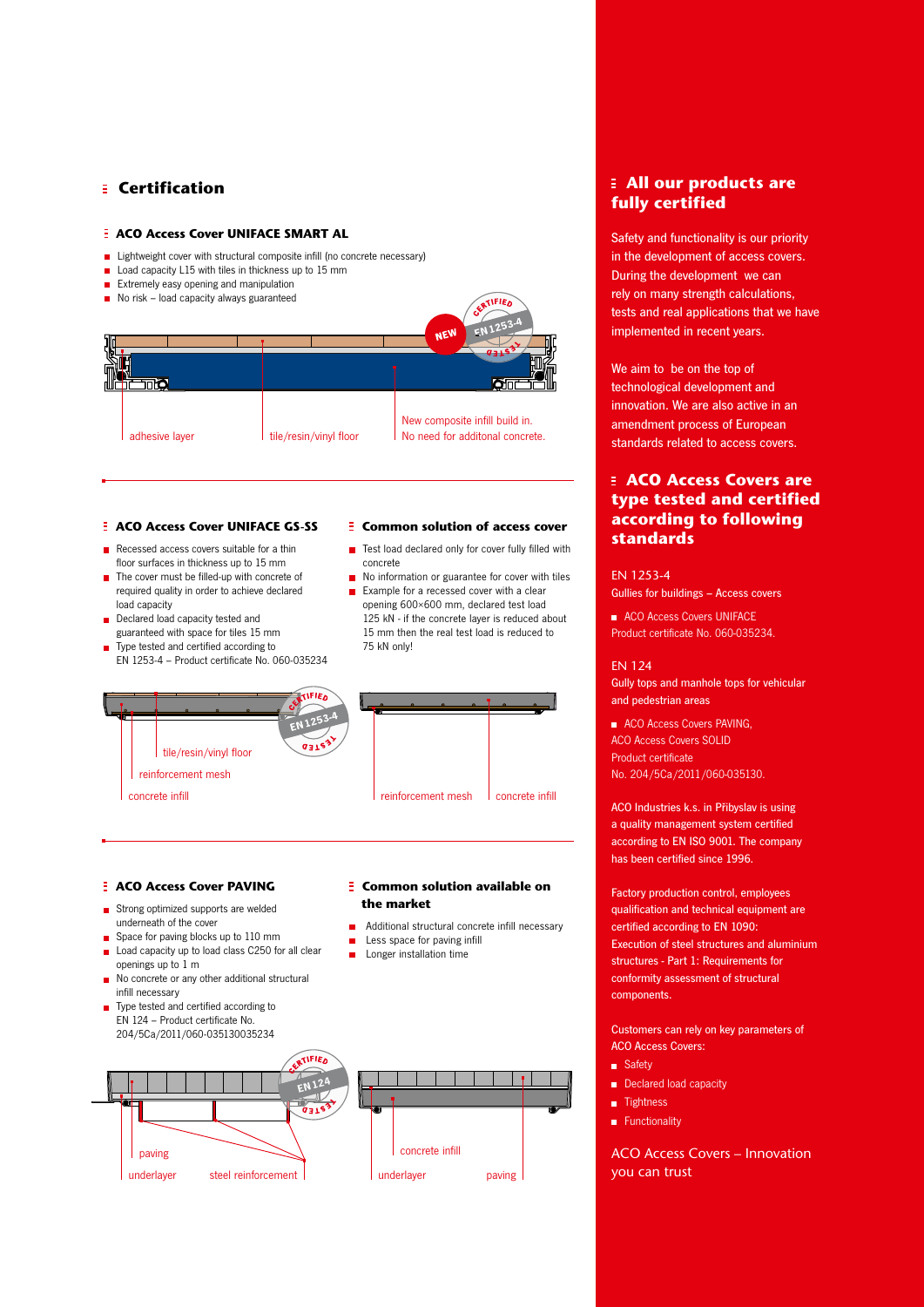

ACO in Europe

# **E ACO Access Covers**

We at ACO have many years of experience in designing access covers. We use our broad technical knowledge in product design, testing, manufacturing and applications to deliver maximum quality to our customers. ACO Covers are innovative and made of high quality materials. Our complete range of covers is fully certified according to European standards and meets all load, safety and functional requirements.

The precise manufacture of aluminium alloys, stainless steel, galvanized steel and composites guarantees high reliability and long life of our products.

ACO Access Covers can be flexibly installed into any interior or exterior areas. Their installation and handling, as well as their maintenance and cleaning, are easy.

A wide range of standard types with many options, tailor made production and the possibility of using various floor surfaces make an ACO Access Cover look like an inconspicuous chameleon smartly merging into its background while retaining its full functionality and safety.

## **A strong brand around the world.**

ACO products and system solutions stand for the professional protection, design and drainage of roads, open spaces and buildings. The 3500 members of the international ACO family, at home in 40 countries, with 26 production sites,

generate a turnover of Euro 600 million – and rising. Today, optimism is deserved because the ACO Group is extremely well positioned as an innovation and quality leader in the growth markets of the 21<sup>st</sup> century.

## **ACO at a glance.**

- 1946 Company founded by Josef Severin Ahlmann
- More than 3500 employees in over 40 countries (Europe, America, Asia, Australia)
- 26 production sites in 14 countries
- Turnover 2011: Euro 600 million

## **Not all of our products are as eye-catching as an illuminated ACO stainless steel channel.**

Most of our products do their jobs reliably, but unnoticed, year after year. They are still attractive because we strive for perfection in every detail.

As even products of the highest quality can always be improved, our engineers and technicians are constantly working on innovations to enhance all kinds of aspects of projects - no matter how large or small. Polymer concrete, reinforced concrete, polymers, stainless steel and cast iron are materials ACO masters to create intelligent, efficient and sustainable products and solutions.



ACO in America & Asia